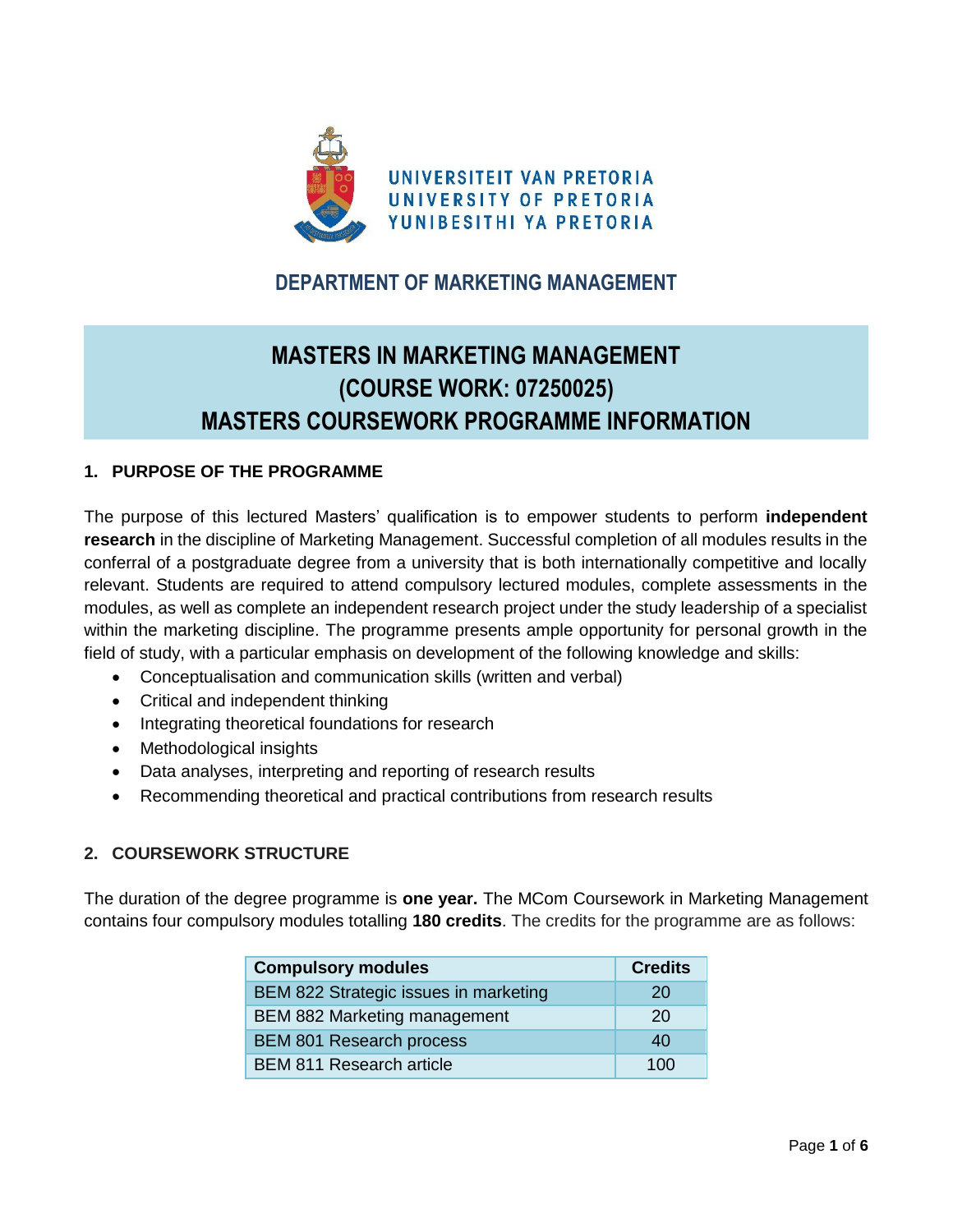The weight of the research article (**BEM 811**) contributes **56%** towards the total requirements for the degree, and represents the student's independent research work, conducted under specialist study leadership.

**Important**: Note that students are allocated to study leaders who are experts in a particular research focus area within the marketing discipline; and research topics are assigned by the study leaders.

The research focus areas of the Department of Marketing Management include*: new media, consumergenerated media, social media and networks, digital engagement, brand value growth, brand switching behaviour, marketing communication media, relationship marketing and relationship intention, services marketing, service failure and recovery, customer complaint behaviour, direct marketing, information privacy, consumer decision-making, and higher education marketing*.

For more information on research activities in the Department, refer to [https://www.up.ac.za/marketing](https://www.up.ac.za/marketing-management/article/23270/research)[management/article/23270/research.](https://www.up.ac.za/marketing-management/article/23270/research)

| <b>SEMESTER MODULES</b>               |                                     |  |  |  |
|---------------------------------------|-------------------------------------|--|--|--|
| <b>SEMESTER 1</b>                     | <b>SEMESTER 2</b>                   |  |  |  |
| BEM 822 Strategic issues in marketing | <b>BEM 882 Marketing management</b> |  |  |  |
| <b>YEAR MODULES</b>                   |                                     |  |  |  |
| <b>BEM 801 Research process</b>       |                                     |  |  |  |
| <b>BEM 811 Research article</b>       |                                     |  |  |  |

The structure of the coursework programme across the year is presented in the table that follows:

Details on the modules can be found in the UP EMS yearbook: [EMS Yearbooks.](https://www.up.ac.za/yearbooks/faculties/view/EMS/Faculty%20of%20Economic%20and%20Management%20Sciences) An average of 90% class attendance is required. Please note that contact sessions are conducted in English only and are generally scheduled on a **monthly** basis (Friday full day). Lectures commence in February of the year of enrolment.

### **3. PRE-REQUISITES FOR ADMISSION TO THE DEGREE**

Only candidates with a **BCom (Hons) degree in Marketing Management** with an **average mark of at least 65%** for all the subjects in the preceding honours degree can apply for the Masters programme. Candidates are also required to have completed a research module at Honours level (NQF 8).

*Note that the 65% average is a minimum requirement. If a candidate has less than 65% average, the application will not be successful, notwithstanding other non-academic achievements and/or work experience.*

*Please note: All applicants will be subjected to a selection process.*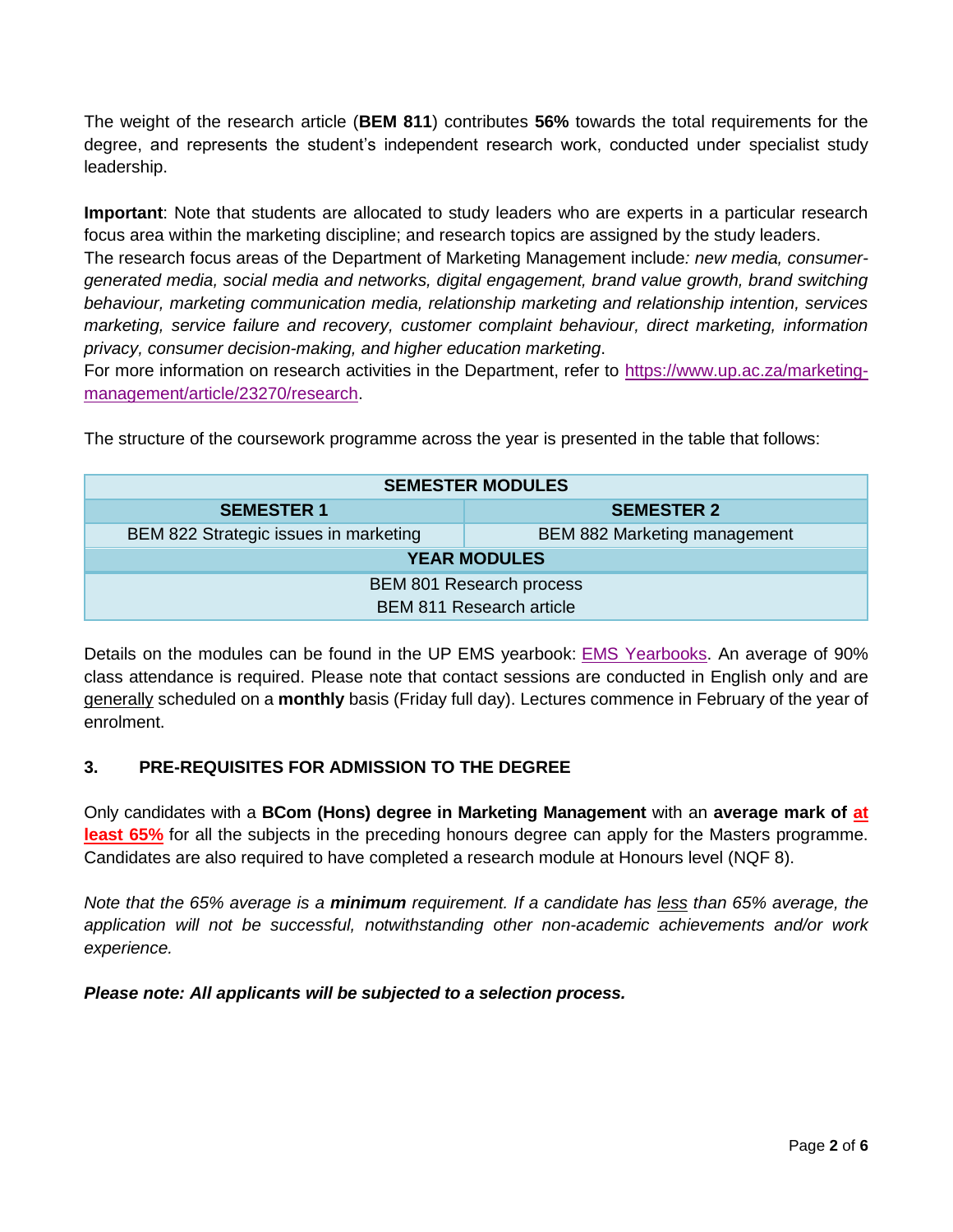### **4. APPLICATION AND SELECTION PROCESS**

*Please note that the Department does not facilitate ad hoc applications sent directly to the Department. All applications have to follow the prescribed application processes as outlined in this Section.*

#### **CLOSING DATES FOR APPLICATIONS**

**South African** citizens: **30 September** (in the preceding year of study). **International** students: **31 August** (in the preceding year of study).

**Please note that feedback on applications are not provided on an** *ad hoc* **basis, but only after all applications have been received**. This process follows the university closing date, and after progressing through the Faculty, is processed by the Department *(please refer to Section 4.2)*.

The phases of the application and selection process are as follows:



- 4.1 **Apply** for admission on or before **30 September** (**South African** citizen), or **31 August** (**international** students). All applications have to be done **online** via the UP website: [http://www.up.ac.za/online-application.](http://www.up.ac.za/online-application)
	- *Current registered UP students* must apply online for admission to the **degree**. Refer to the Student Portal under Internal Applications*.* No application fee is payable.
	- *UP alumni* who interrupted their studies, need to apply for re-admission as a postgraduate student. An application fee is payable.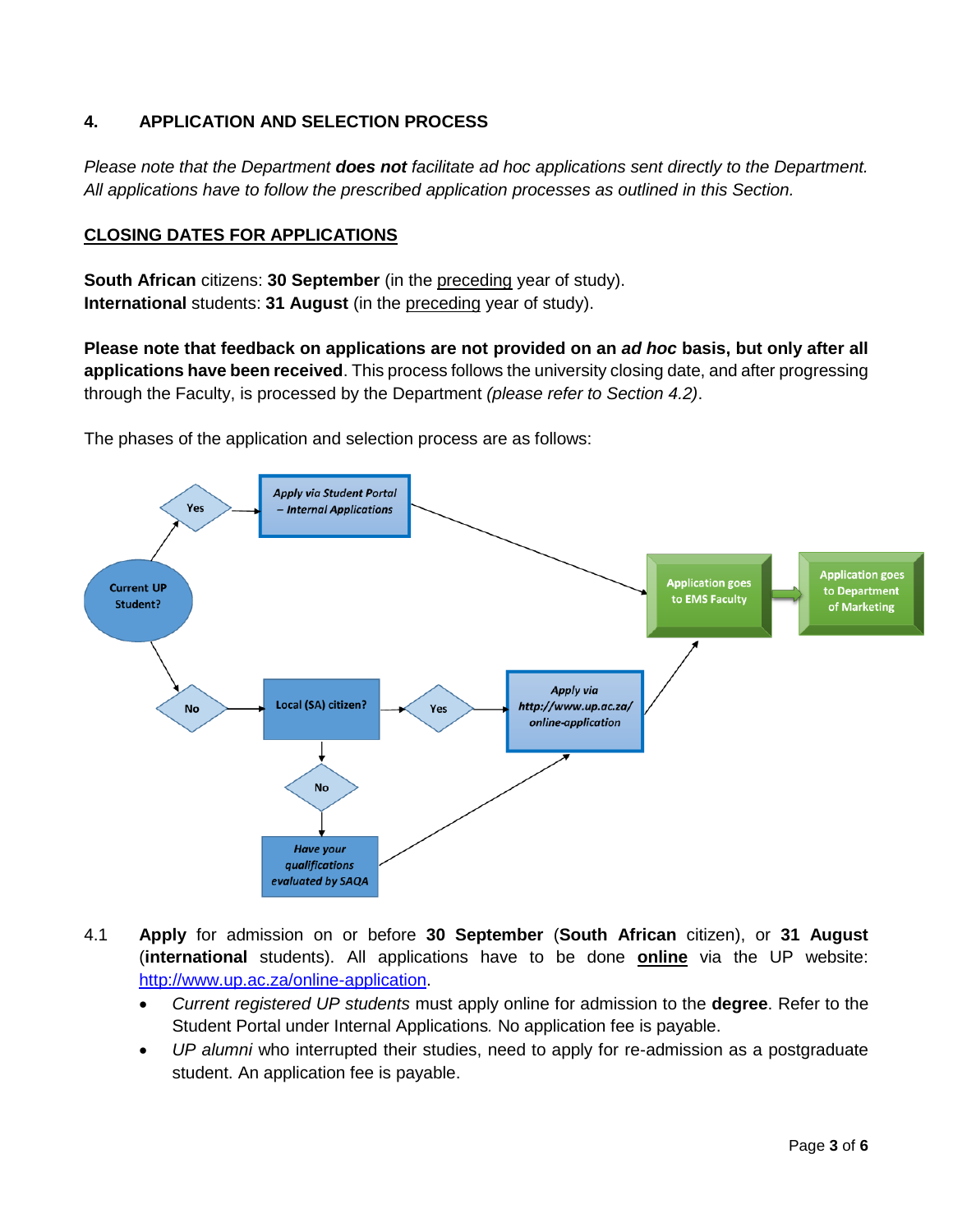- Prospective students from *other national or international universities* should first apply for admission to UP and thereafter for admission to the Masters programme of the Department of Marketing Management. An application fee is payable.
- **International students** (with any prior qualifications obtained at a non-South African University) must have their qualifications evaluated by the South African Qualifications Authority (**SAQA**) and must attach the SAQA evaluation and copies of the qualifications and results of the Toefl/Ielts results to their application form. *The University of Pretoria and its staff can unfortunately not assist with this process.* Please note that SAQA takes some time to evaluate qualifications and this has to be taken into consideration when planning an application. Contact SAQA at [https://www.saqa.org.za/.](https://www.saqa.org.za/) IMPORTANT: THE **CLOSING DATE** FOR APPLICATIONS FOR **INTERNATIONAL** STUDENTS IS **31 AUGUST**.
- 4.2 The application will **first** be processed by the Client Service Centre, who **secondly** will forward the application to the **Faculty of Economic and Management Sciences** for initial screening and will then send it to the Department of Marketing Management. **Lastly**, it will be considered by the Department of Marketing Management.
- 4.3 Applicants may have to complete an **admissions examination**. This examination will take place annually between November and mid-December to evaluate applicants' English writing and language skills as well as their knowledge of research methodology. The date of the examination will be communicated to applicants via e-mail as soon as their applications have been considered. *The Head of Department may decline an application for admission to the Masters programme:* 
	- a) if the applicant does not comply with the standards of competence required by the department;
	- b) because of capacity constraints due to a large number of applications received in a specific year; or
	- c) if the applicant insists to work on a research topic that is not aligned with the research focus areas, or the expertise available in the department.
- 4.4 **Faculty Administration** will inform you in writing of the outcome of your application and, if successful, provide you with the necessary registration information.
- 4.5 The **Department of Marketing Management** will endeavour to provide **provisional** feedback to candidates by **mid-December**. *Note that this date is dependent on when the application is received from Faculty Administration.*

### **5. STUDY FEES AND FUNDING**

Information about study fees and bursaries are available on the UP website: [http://www.up.ac.za/fees](http://www.up.ac.za/fees-and-funding)[and-funding.](http://www.up.ac.za/fees-and-funding)

### **6. ENQUIRIES ABOUT THE PROGRAMME**

### *Please consult the "Frequently Asked Questions" in Section 7 before making an enquiry.*

**Also ensure that you read the "MCom (Course work) selection regulations" document on the Departmental website** [https://www.up.ac.za/marketing-management/article/51794/postgraduate](https://www.up.ac.za/marketing-management/article/51794/postgraduate-degrees-marketing)[degrees-marketing](https://www.up.ac.za/marketing-management/article/51794/postgraduate-degrees-marketing) **linked under "MCom (Course work) selection regulations"**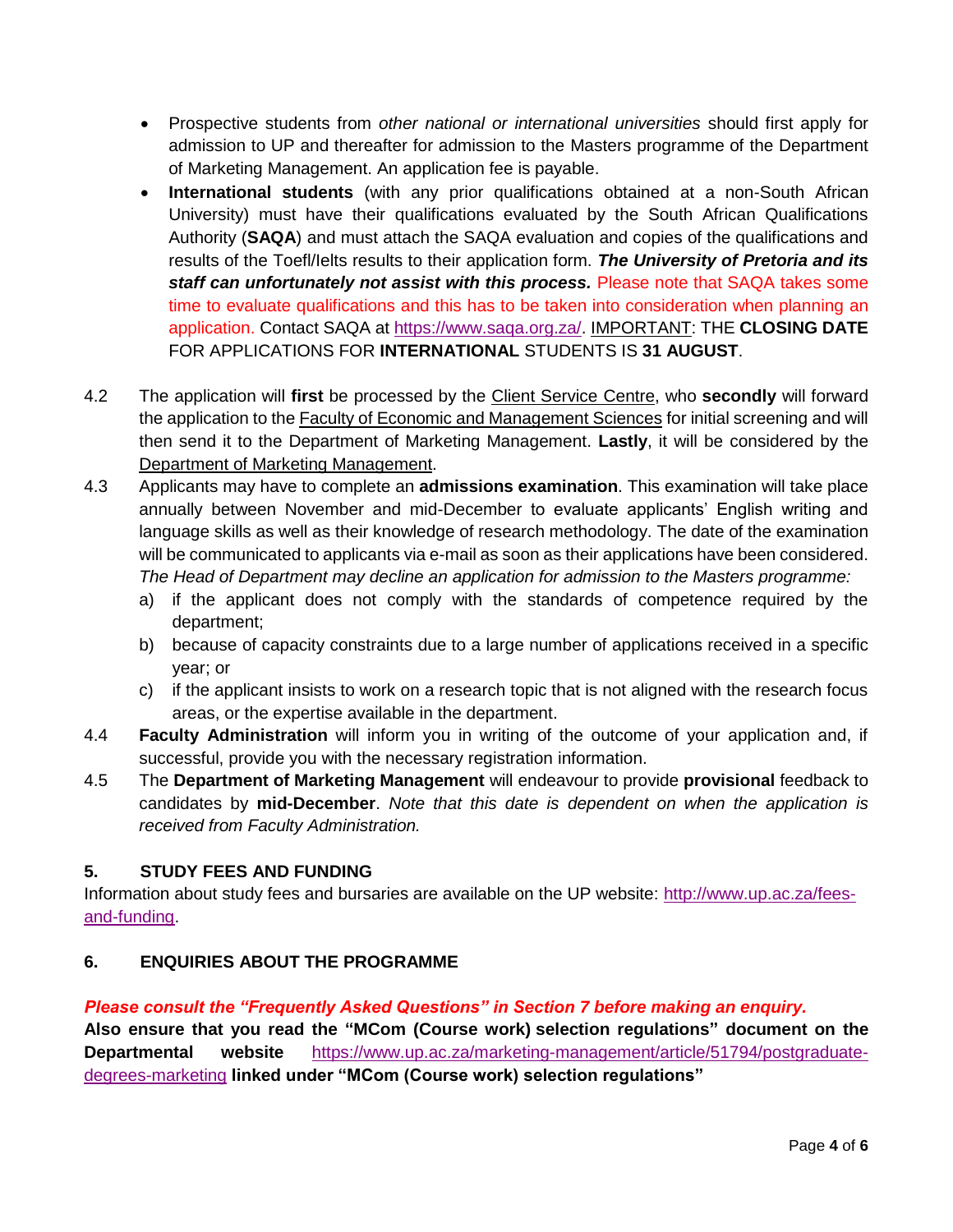## *ADMISSIONS PROCESS OR ADMINISTRATIVE ENQUIRIES:*

**Faculty Administration: Mrs. Alta Erasmus** Tel: +27 12 420 3062 E-mail: alta.erasmus@up.ac.za

# **Departmental Administration:**

**Mrs. Phuti Tshivhase** Tel: +27 12 420 5236 E-mail: phuti.tshivhase@up.ac.za

### *ACADEMIC ENQUIRIES (content and structure of the programme):*

**Prof. Tania Maree** Tel: +27 12 420 3418

E-mail: tania.maree@up.ac.za

#### **7. FREQUENTLY ASKED QUESTIONS**

|    | <b>Question</b>                                                                                                        | <b>Answer</b>                                                                                                                                                                                                                                                                                                                                                                                    |
|----|------------------------------------------------------------------------------------------------------------------------|--------------------------------------------------------------------------------------------------------------------------------------------------------------------------------------------------------------------------------------------------------------------------------------------------------------------------------------------------------------------------------------------------|
| 1. | I do not have a BCom (Honours) in<br>Marketing. Can I still apply?                                                     | Should you hold a degree that is SAQA accredited as the<br>equivalent of a BCom Honours in Marketing Management, or<br>another BCom Honours degree, with the required subminimum of<br>65%, you can apply. Such candidates will be required to write an<br>admissions exam. Also refer to Q4.                                                                                                    |
| 2. | I live too far from Pretoria to attend<br>the contact sessions. Will I be able<br>to register for the degree?          | It is a requirement that you attend regular contact sessions<br>throughout the one year of study. It will thus not be possible to<br>enrol for the Masters in Marketing Management Coursework<br>programme if you cannot attend the Master's classes.                                                                                                                                            |
| 3. | Do I have to write an admission<br>examination before I will be able to<br>register for the MCom Coursework<br>degree? | Applicants may be expected to complete the department's internal<br>admissions examination (see Section 4.3).                                                                                                                                                                                                                                                                                    |
|    | 4. I have a BTech degree in<br>marketing. Will I be allowed to<br>register?                                            | A BCom (Honours) degree is a prerequisite (NQF level 8) and the<br>BTech is not regarded as sufficient as it is NQF level 7.                                                                                                                                                                                                                                                                     |
| 5. | I am an international student. May<br>I apply to be admitted?                                                          | Please refer to Section 4.1. International students (with any prior<br>qualifications obtained at a non-South African University) must<br>have their qualifications evaluated by the South African<br>Qualifications Authority (SAQA). Contact SAQA at<br>http://www.saqa.org.za/. Please note that contact sessions are<br>compulsory, and are hosted on the UP Hatfield campus in<br>Pretoria. |
|    | 6. I work full-time. Will I be able to<br>apply for the programme?                                                     | Most of the students enrolled for the MCom Coursework<br>programme work full-time. It is the responsibility of the student to<br>arrange with their employer in reference to leave for attending<br>classes and other important course events.                                                                                                                                                   |
|    | 7. I don't have an average of 65% for<br>my Honours degree, but I have                                                 | The 65% average for the preceding BCom Honours is the<br>minimum academic requirement and applications that do not                                                                                                                                                                                                                                                                               |